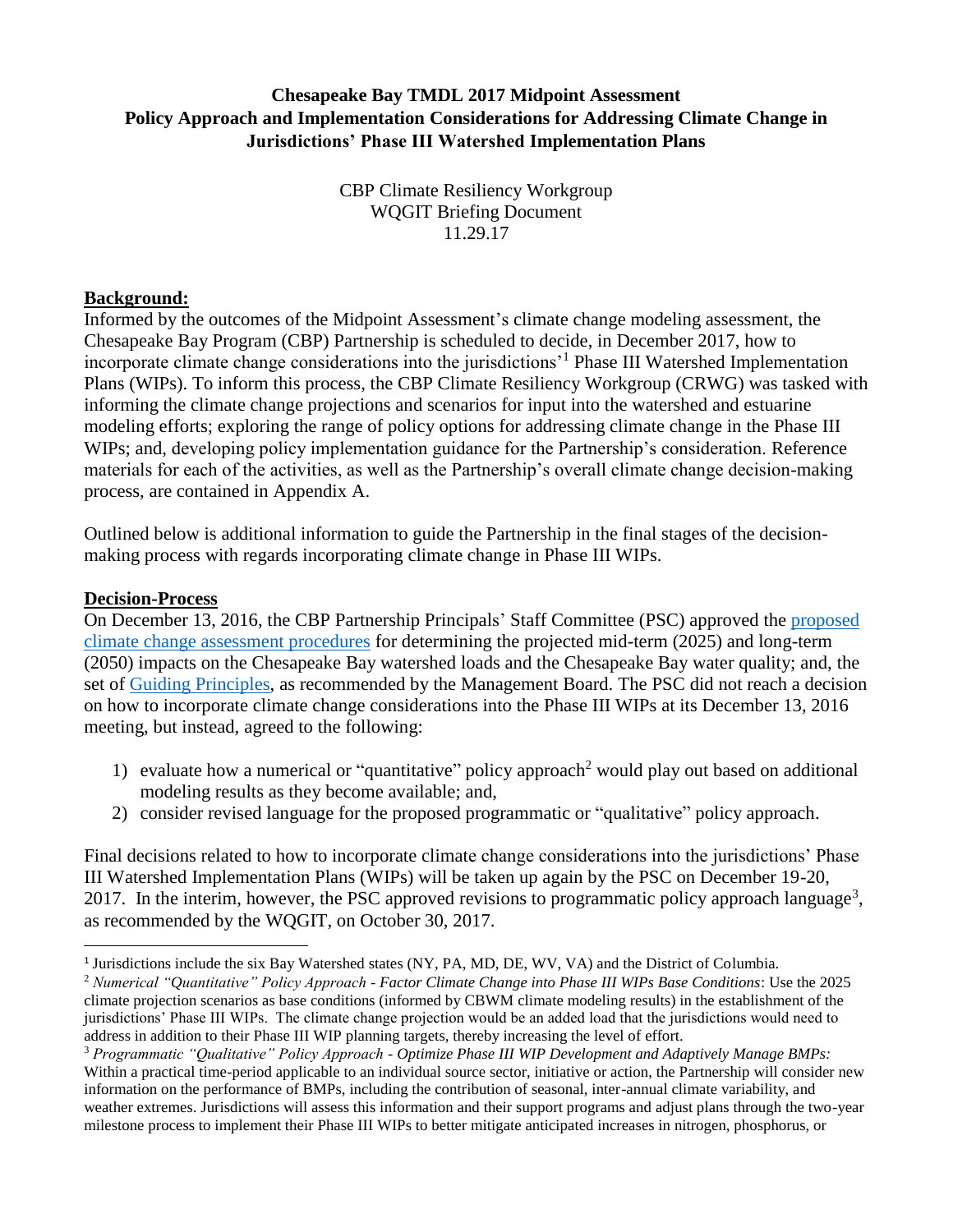## **The Issue:**

How to incorporate climate change considerations into Phase III WIPs.

# **Important Timelines and Process Steps to consider:**

On December 19-20, 2017, the PSC is scheduled to decide how to incorporate climate change considerations into the jurisdictions' Phase III WIPs. Leading up to this, the WQGIT will review final modeling results and make recommendations on the policy approach at its November 4-5, 2017 joint meeting with the CBP Modeling Workgroup.

# **Decisions:**

The key decision before the Partnership is whether to address climate change using a numerical (quantitative) and/or a programmatic (qualitative) approach in Phase III WIPs. The Partnership should not consider the two approaches as mutually exclusive: they could be implemented in tandem, or one in lieu of the other. Two WQGIT decision points, related to the policy approaches, are outlined below:

# **Decision Point #1: Recommend a numerical and/or programmatic policy approach to guide Jurisdictions' development and implementation of Phase III Watershed Implementation Plans**

*Numerical Approach* – This is a "quantitative" approach that, depending on final model outputs, may result in a changed level of effort necessary to meet water quality standards. At its September 25-26, 2017 in-person meeting, the WQGIT recommended that consideration of this approach be informed by final Watershed and Water Quality Sediment Transport Model results. More specifically, the WQGIT recommended that the assessment of climate change on assimilative capacity (WQSTM modeling results) be a factor in establishing changes in loads. This approach would treat the estimated cumulative effect of changed conditions due to climate change similarly to the method approved by the WQGIT to account for growth: building the findings into the calculation of the Bay's assimilative capacity. Phase III WIPs would be developed to account for changes in pollutant loads.

| <b>Pros</b>                                                                                                                                                                                                                                                                                                                             | Cons                                                                                                                                                                                                           |
|-----------------------------------------------------------------------------------------------------------------------------------------------------------------------------------------------------------------------------------------------------------------------------------------------------------------------------------------|----------------------------------------------------------------------------------------------------------------------------------------------------------------------------------------------------------------|
| Comprehensive, straight-forward approach<br>Demonstrates Partnership's commitment to<br>$\bullet$<br>Chesapeake Bay Agreement Climate<br><b>Resiliency Goal.</b><br>Potentially small level of increased effort<br>$\bullet$<br>necessary.<br>Near-term response.<br>Implemented in sequence with development<br>of the Phase III WIPs. | • Potential change in the level of effort required<br>to meet water quality standards.<br>If implemented in isolation, would not address<br>the anticipated impacts of climate change on<br>BMP <sub>s</sub> . |

 $\overline{\phantom{a}}$ sediment due to climate change. Jurisdictions will provide a narrative consistent with the Guiding Principles that describes their programmatic commitments to address climate change in their Phase III WIPs.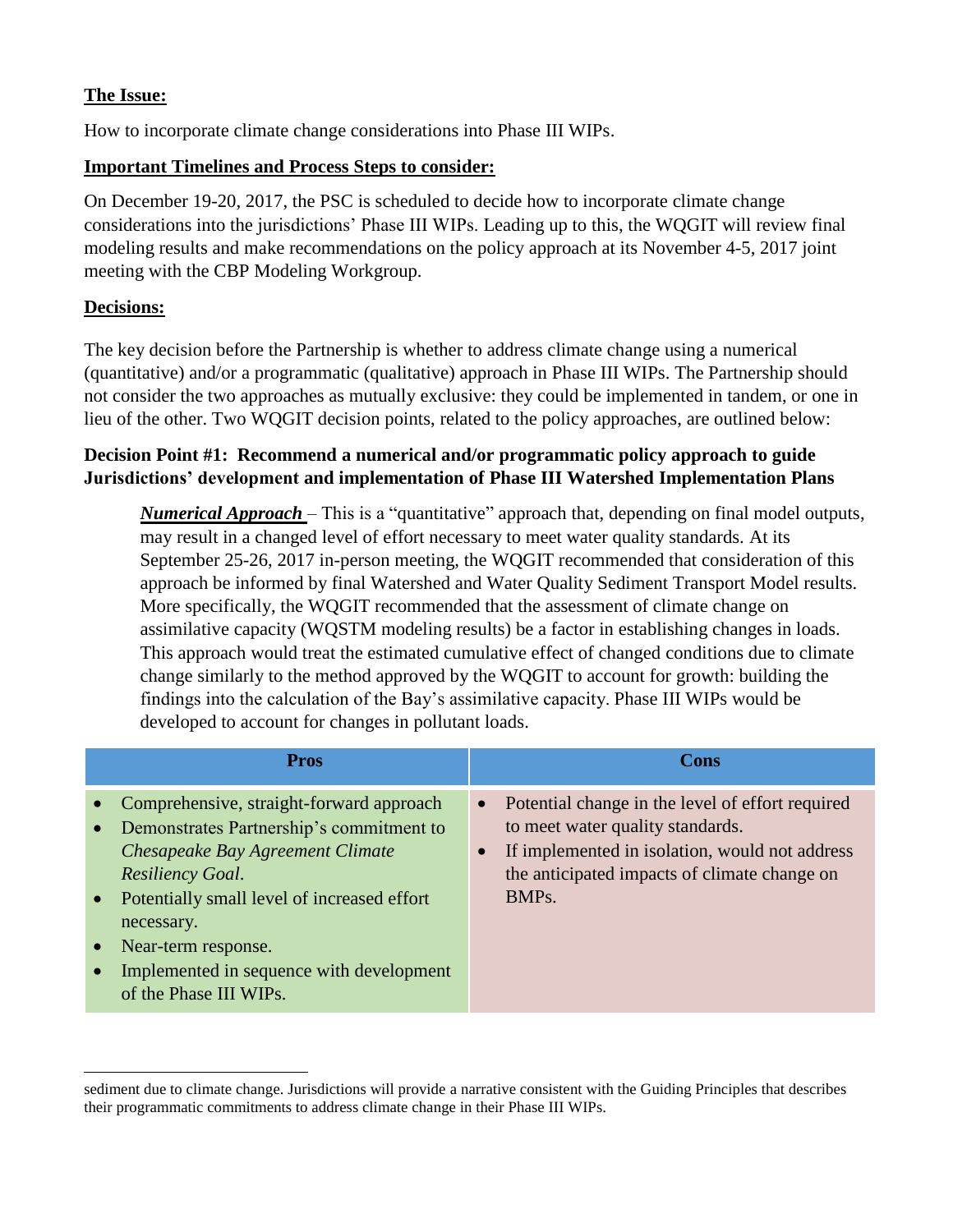*Programmatic Approach* - An "adaptive management approach" that would be implemented through the two-year milestone process. If implemented as a stand-alone approach, this would not change jurisdictions' planning targets. This approach would direct the Partnership to collect and consider new information on the performance of BMPs, including the contribution of seasonal, inter-annual climate variability, and weather extremes. Jurisdictions would assess this information and adjust plans, over-time, to better mitigate anticipated changes in loads and impacts on the performance of BMPs. Would require the inclusion of a narrative strategy in Phase III WIPs, describing jurisdictions' programmatic commitments to address climate change. The Partnership has approved "*[Guiding Principles](https://www.chesapeakebay.net/channel_files/24456/ii.f._climate_options_for_phase_iii_wips_crwg_briefing_document_12.13.16.pdf)*" for incorporating climate considerations in both Phase III WIP development and implementation. A sample "*narrative strategy*" would be provided to jurisdictions to guide implementation. 4

| <b>Pros</b>                                                                                                                                                                                                                                                                                                                                                        | Cons                                                                                                                                                                                                                                                                                                                                                                                  |
|--------------------------------------------------------------------------------------------------------------------------------------------------------------------------------------------------------------------------------------------------------------------------------------------------------------------------------------------------------------------|---------------------------------------------------------------------------------------------------------------------------------------------------------------------------------------------------------------------------------------------------------------------------------------------------------------------------------------------------------------------------------------|
| • Would allow for adaptively managing for<br>long-term change.<br>• Allows for use of local expertise and<br>knowledge.<br>Provides for learning across jurisdictions<br>$\bullet$<br>about methods and results.<br>Allows for flexibility in jurisdictions'<br>$\bullet$<br>approaches to addressing climate change.<br>Would set standard elements for Phase III | If implemented as a stand-alone approach, it<br>$\bullet$<br>would delay substantive action to address<br>climate change in the near-term.<br>• Lack of specific technical understanding to<br>guide implementation.<br>Requires additional monitoring and assessment<br>$\bullet$<br>efforts.<br>Could lead to inconsistency in implementation<br>$\bullet$<br>across jurisdictions. |
| WIPs.                                                                                                                                                                                                                                                                                                                                                              |                                                                                                                                                                                                                                                                                                                                                                                       |

# **Decision Point #2: Establish the level of flexibility among jurisdictions, as well as commitments for CBP programmatic support (e.g., guidance, data, funding, etc.), for implementation of climate change policies that exceed the standards, ultimately approved by the Partnership.**

*Implementation Considerations:* Upon a decision by the Partnership to adopt one approach in lieu of the other, it is foreseeable that an individual jurisdiction may request CBP programmatic support (e.g., additional modeling, implementation guidance, funding, etc.) for implementation in their Phase III WIPs.

 $\overline{\phantom{a}}$ 

<sup>4</sup> The CRWG has compiled informational material, including a "Sample Narrative Template," outlining a potential method for implementation of this policy approach (See Appendix B). Once the Partnership reaches agreement on the approach to consider climate change in Jurisdictions' Phase III WIPs, formal implementation guidance will be developed and approved by the CRWG and WQGIT.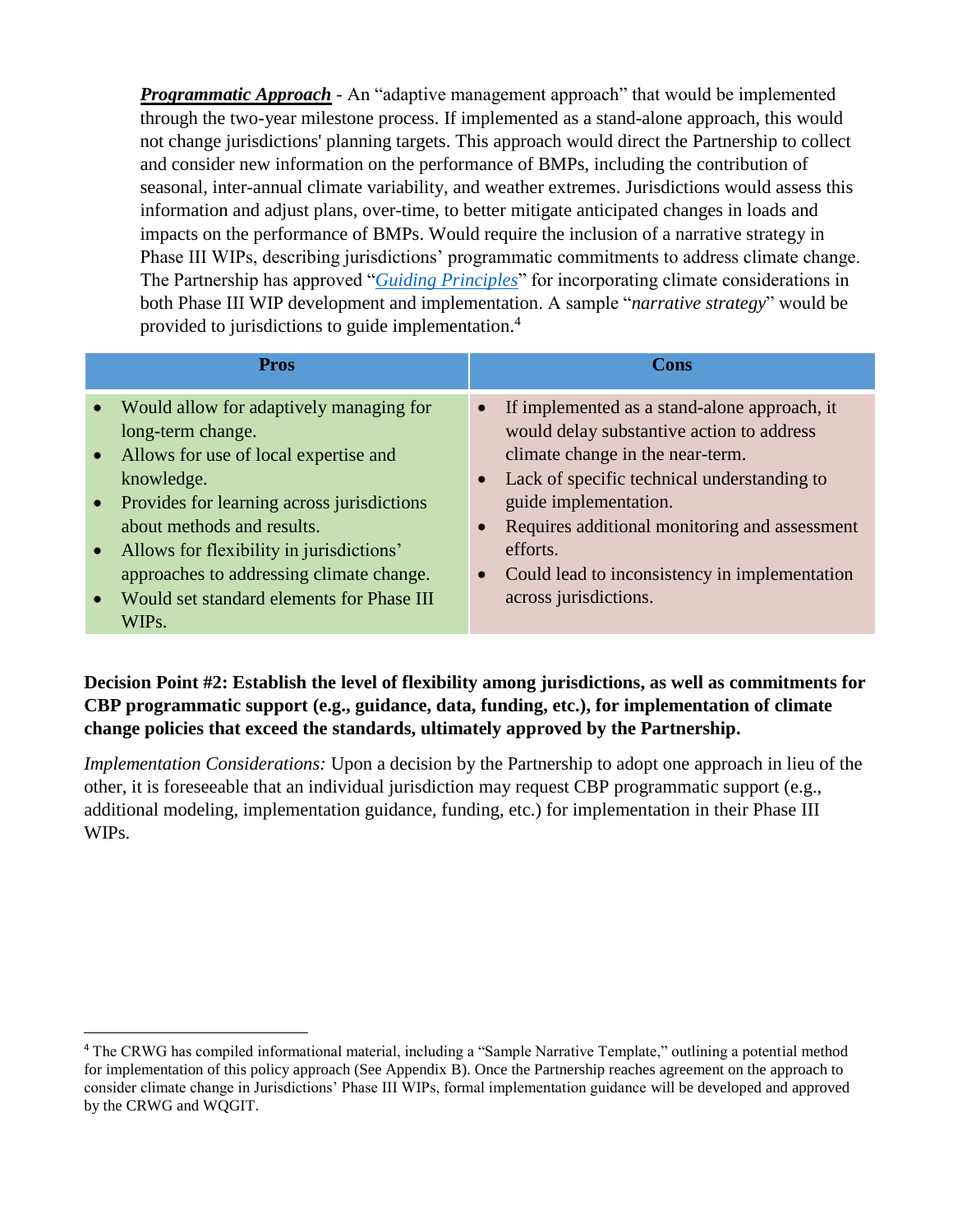# **Appendix A: Reference Material**

#### *Climate Change Projections and Scenarios*

- Chesapeake Bay Program, 2016. Climate Resiliency Workgroup. [Recommendations on Incorporating](http://www.chesapeakebay.net/channel_files/24216/crwg_mid_point_assessment_climate_data_recommendations_final_080516.pdf)  [Climate-Related Data Inputs and Assessments: Selection of Sea Level Rise Scenarios and Tidal](http://www.chesapeakebay.net/channel_files/24216/crwg_mid_point_assessment_climate_data_recommendations_final_080516.pdf)  [Marsh Change Models to Inform the Chesapeake Bay TMDL 2017 Mid-Point Assessment](http://www.chesapeakebay.net/channel_files/24216/crwg_mid_point_assessment_climate_data_recommendations_final_080516.pdf) (August 5, 2016).
- Johnson, Z., M. Bennett, L. Linker, S. Julius, R. Najjar, M. Mitchell, D. Montali, R. Dixon, 2016. *[The](http://www.chesapeake.org/stac/workshop.php?activity_id=258)  [Development of Climate Projections for Use in Chesapeake Bay Program Assessments](http://www.chesapeake.org/stac/workshop.php?activity_id=258)*. Chesapeake Bay Program Scientific and Technical Workgroup. Annapolis, MD.
- NOAA Technical Report NOS CO-OPS 083. "Global and regional sea level rise scenarios for the United States. January 2017. Available at: https://tidesandcurrents.noaa.gov/publications/techrpt83 Global and Regional SLR Scenarios for the US final.pdf
- US Council on Environmental Quality. 2016. Climate Resilience Toolkit, Climate Explorer. Available at:<https://toolkit.climate.gov/>

#### *Modeling Documentation and Decision-Support Materials*

- Chesapeake Bay Program, Modeling Team. 2016. Principals' Staff Committee Briefing Document: *[Preliminary Phase 6 Watershed Model and Chesapeake Bay Water Quality](https://www.chesapeakebay.net/channel_files/24456/ii.g._briefing_paper_describing_cc_modeling_approach_dec_13_psc_mtg.pdf)  [Sediment Transport Model Climate Change Assessment Procedures and Scenarios for the 2017](https://www.chesapeakebay.net/channel_files/24456/ii.g._briefing_paper_describing_cc_modeling_approach_dec_13_psc_mtg.pdf)  [Midpoint Assessment](https://www.chesapeakebay.net/channel_files/24456/ii.g._briefing_paper_describing_cc_modeling_approach_dec_13_psc_mtg.pdf)* (December 13, 2016).
- [Draft Phase 6 Watershed Model Documentation](ftp://ftp.chesapeakebay.net/modeling/Phase6/Draft_Phase_6/Documentation/)
- [Draft 2017 Watershed Quality Sediment Transport Model Documentation](https://www.chesapeakebay.net/channel_files/25275/2017_wqstm_documentation_draft_5-10-17.pdf)

## *STAC Peer Review Documents*

- [Chesapeake Bay Program Partnership's Climate Change Assessment Framework and](https://www.chesapeakebay.net/channel_files/25098/cbp_cc_assessment_framework_peer_review_questions.pdf)  [Programmatic Integration and Response Efforts: Request for STAC Peer Review](https://www.chesapeakebay.net/channel_files/25098/cbp_cc_assessment_framework_peer_review_questions.pdf)
- [STAC Peer Review Report \(in press\)](http://www.chesapeake.org/stac/stac_rev.php)
- [Peer Review Documentation](http://www.chesapeake.org/stac/presentations/279_CCAF_STACPeerReviewDocumentation_Draft_063017.pdf)
- Peer Review Webinar

## *Policy Option Briefing Memorandums and Decision-Support Materials*

Chesapeake Bay Program, Climate Resiliency Workgroup. 2016. Water Quality Goal Implementation Team Briefing Document: *[Guiding Principles and Options for Addressing Climate Change](https://www.chesapeakebay.net/channel_files/23844/attach_g.1_climate_options_for_phase_iii_wips_crwg_briefing_document.pdf)  [Considerations in the Jurisdictions' Phase III Watershed Implementation Plans](https://www.chesapeakebay.net/channel_files/23844/attach_g.1_climate_options_for_phase_iii_wips_crwg_briefing_document.pdf)* (October 11, 2016)

Chesapeake Bay Program, Climate Resiliency Workgroup. 2016. Principal Staff Committee [Briefing](http://www.chesapeakebay.net/channel_files/24456/ii.f._climate_options_for_phase_iii_wips_crwg_briefing_document_12.13.16.pdf)  Document: *[Guiding Principles and Options for Addressing Climate Change Considerations in](http://www.chesapeakebay.net/channel_files/24456/ii.f._climate_options_for_phase_iii_wips_crwg_briefing_document_12.13.16.pdf)  [the Jurisdictions' Phase III Watershed Implementation Plans](http://www.chesapeakebay.net/channel_files/24456/ii.f._climate_options_for_phase_iii_wips_crwg_briefing_document_12.13.16.pdf)* (December 13, 2016)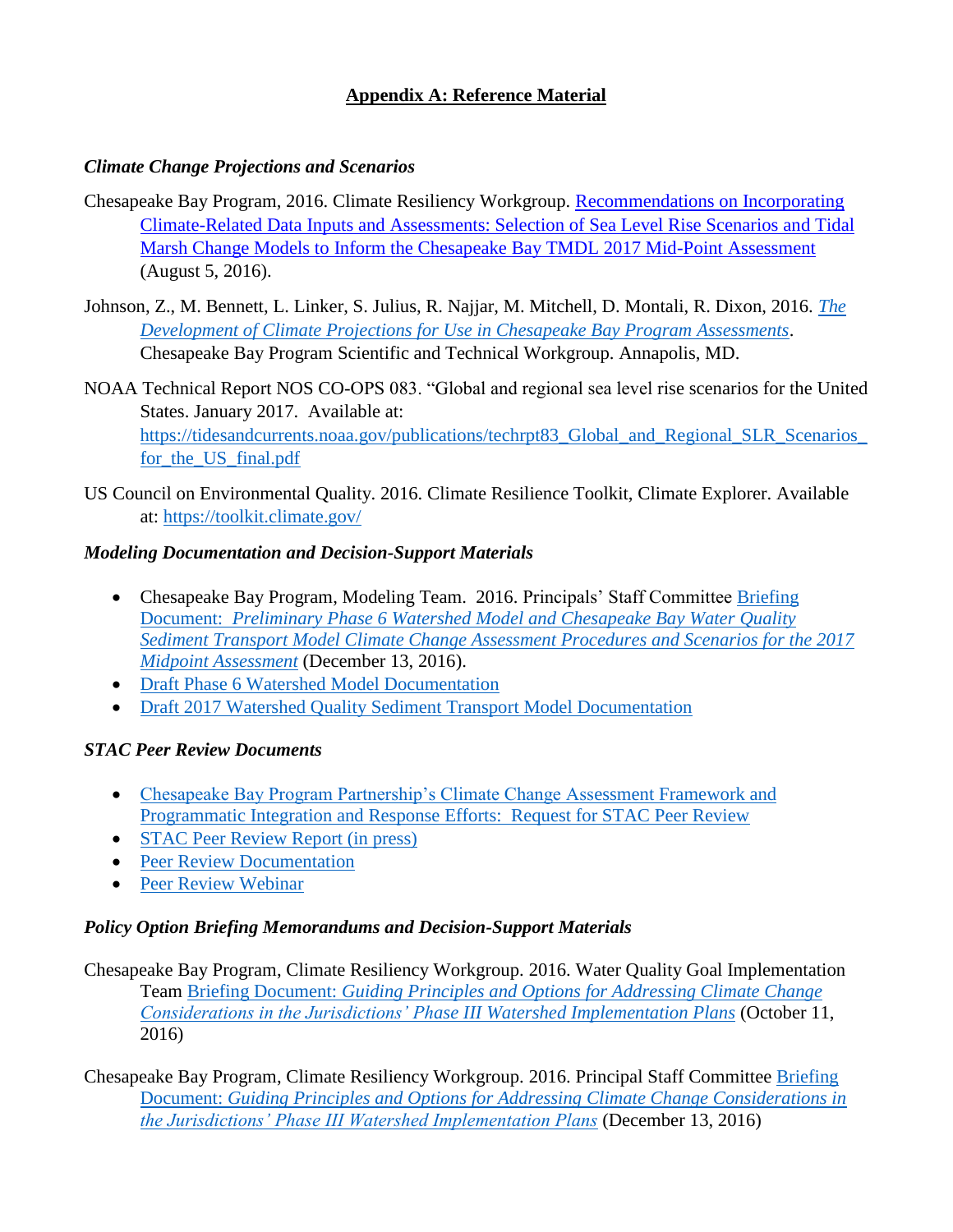Chesapeake Bay Program, Climate Resiliency Workgroup. 2017. Water Quality Goal Implementation Team Briefing Document: P*[olicy Options and Implementation Considerations](https://www.chesapeakebay.net/channel_files/25453/mpa_climate_change_policy_option_briefing_memo_wqgit_090617.pdf) for Addressing [Climate change in Jurisdictions' Phase III Watershed Implementation Plans](https://www.chesapeakebay.net/channel_files/25453/mpa_climate_change_policy_option_briefing_memo_wqgit_090617.pdf)* (September 6, 2017).

Chesapeake Bay Program, Climate Resiliency Workgroup. 2017. Fact Sheet. *[Resilient BMPs: Planning](https://www.chesapeakebay.net/channel_files/24441/resilient_bmp_tools_and_resources_november_2017_2.pdf)  [Tools and Resources](https://www.chesapeakebay.net/channel_files/24441/resilient_bmp_tools_and_resources_november_2017_2.pdf)* (November 2017).

Johnson, Z. et. al. *[STAC Workshop Report: Monitoring and Assessing Impacts of Changes in Weather](http://www.chesapeake.org/stac/workshop.php?activity_id=280)  [Patterns and Extreme Events on BMP Siting and Design.](http://www.chesapeake.org/stac/workshop.php?activity_id=280)* (in press).

Chesapeake Bay Program, Climate Resiliency Workgroup. Fact Sheet: *Climate Resiliency Principles for Phase III WIPs* [http://www.chesapeake.org/stac/workshop.php?activity\\_id=280](https://www.chesapeakebay.net/channel_files/25100/climate_resiliency_phase_iii_wip_fact_sheet_draft_100517.pdf) (in press).

# *CBP Partnership Decision-Support Presentations*

[Oct 24-25, 2016 WQGIT](https://www.chesapeakebay.net/what/event/water_quality_goal_implementation_team_meeting_october_24_2016) Presentation [November 16, 2016 CAC Presentation](https://www.chesapeakebay.net/channel_files/23299/cac_climate_change_presentation_111616_v1.pptx) [December 1, 2016 LGAC Presentation](https://www.chesapeakebay.net/channel_files/23478/lgac_climate_change_presentation_zpj_120116.pptx) [Dec. 13, 2016 PSC Presentation](https://www.chesapeakebay.net/what/event/principals_staff_committee_meeting_december_2016) [December 19, 2016 CRWG Presentation](https://www.chesapeakebay.net/what/event/december_2016_climate_resiliency_workgroup_conference_call) [March 23, 2017 LGAC Presentation](https://www.chesapeakebay.net/channel_files/24384/lgac_climate_change_presentation_zpj_032317.pptx) [May 8, 2017 Climate Change](https://www.chesapeakebay.net/what/event/water_quality_goal_team_conference_call_may_8th_2017) Webinar [June 19, 2017 CRWG Presentation](https://www.chesapeakebay.net/what/event/climate_resiliency_workgroup_in_person_meeting_june_2017) [August 28, 2017 CRWG Presentation](https://www.chesapeakebay.net/channel_files/25098/mpa_climate_component_decision-making_timeline.pdf) [September 19, 2017 Climate Change W](https://www.chesapeakebay.net/what/event/webinar_results_of_climate_change_analysis)ebinar [September 26, 2017 WQGIT Presentation](https://www.chesapeakebay.net/what/event/water_quality_goal_team_annual_face_to_face_meeting) [October 16, 2017 CRWG Presentation](https://www.chesapeakebay.net/what/event/climate_resiliency_workgroup_conference_call_oct_2017) October 17, [2017 Modeling WG Presentation](https://www.chesapeakebay.net/what/event/october_2017_modeling_wg_quarterly_meeting) [October 30, 2017 PSC Presentation](https://www.chesapeakebay.net/what/event/principals_staff_committee_meeting_october_2017_day_one) [November 13, 2017 WQGIT Presentation](https://www.chesapeakebay.net/what/event/water_quality_goal_team_november_13_conference_callhttps:/www.chesapeakebay.net/what/event/water_quality_goal_team_november_13_conference_call)

## *Public Comments*

Choose Clean Water. Letter to Secretary Ben Grumbles, Chair, Principal Staff Committee, 28 November 2017. TS

Choose Clean Water. Letter to Secretary Molly Ward, Chair, Principal Staff Committee, 2 January 2017. TS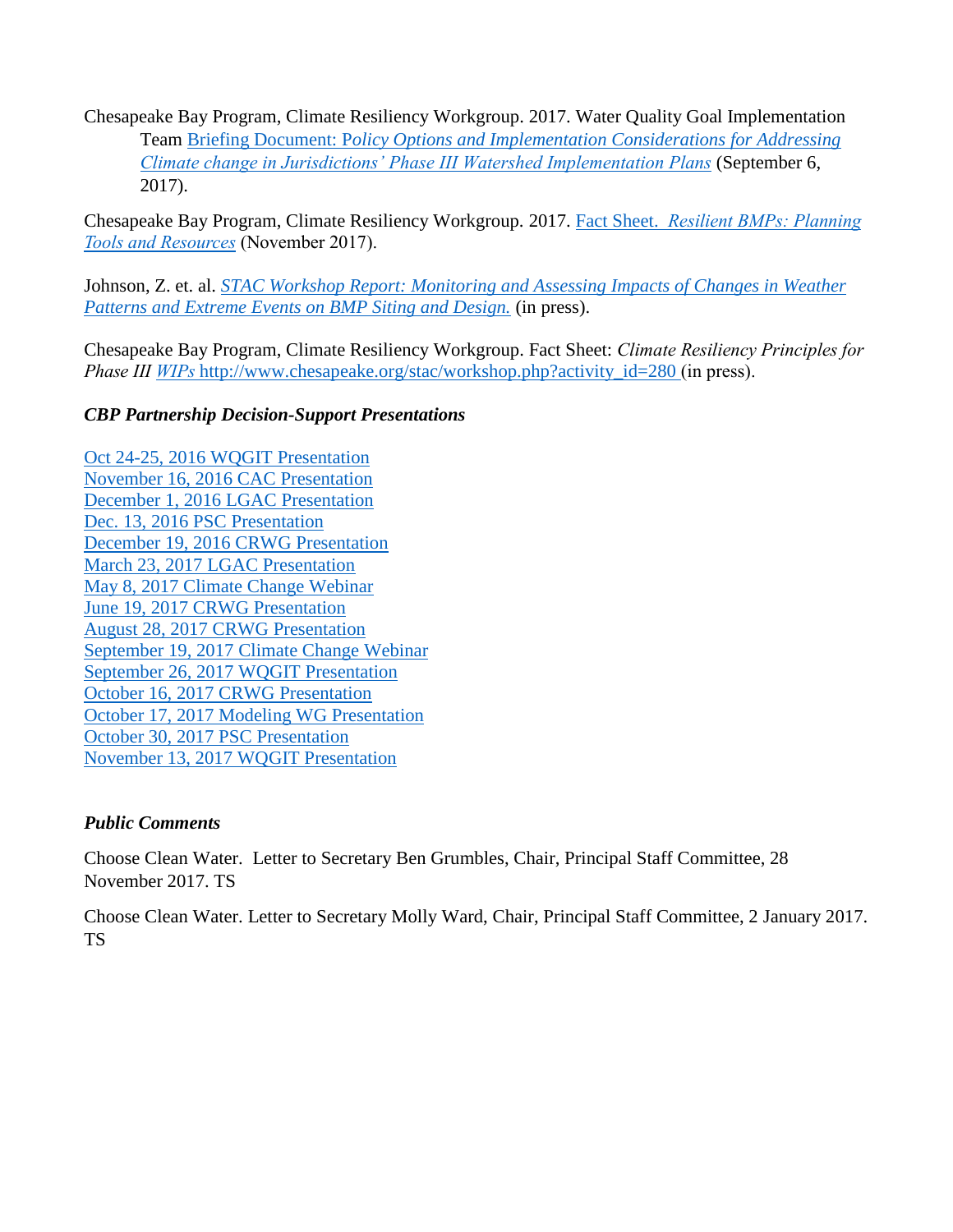**Appendix B. Programmatic Policy Approach: Guidance Example**

*(Under development by the Climate Resiliency Workgroup and Water Quality Goal Implementation Team)<sup>5</sup>*

# *Programmatic "qualitative" Policy Approach: Optimize Phase III WIP Development and Adaptively Manage BMP Implementation*

*Description:* Within a practical time-period applicable to an individual source sector, initiative or action, the Partnership will consider new information on the performance of BMPs, including the contribution of seasonal, inter-annual climate variability, and weather extremes. Jurisdictions will assess this information and their support programs and adjust plans through the two-year milestone process to implement their Phase III WIPs to better mitigate anticipated increases in nitrogen, phosphorus, or sediment due to climate change. Jurisdictions will provide a narrative consistent with the Guiding Principles that describes their programmatic commitments to address climate change in their Phase III WIPs.

*Implementation Considerations:* The CBP's assessment of the projected impacts and modeling results of climate change in 2025 and 2050 for a range of scenarios would be relayed to the jurisdictions. The jurisdictions would include a narrative strategy in their Phase III WIPs, outlining their programmatic and/or numeric commitments to address projected impacts consistent with the Guiding Principles, outlined below (approved by the PSC on December 13, 2016). <sup>6</sup> Narrative strategies could vary across jurisdictions; however, by following a "narrative template," they could be standardized or harmonized to provide for transparency, accountability, and consistency. EPA could potentially use these elements as a guide to evaluate the proposed narrative strategies in the Phase III WIPs.

To inform implementation, over the longer-term, it is expected that the Partnership would need to work together to facilitate the collection and evaluation of BMP performance data. This will enable the Partnership to learn more about BMP performance and the sensitivity of BMPs that are attributable to climate change, to allow for consideration of these factors while adaptively managing for long-term change. Periodically, in support of this action, the CBP Partnership, through STAC working consultatively with CRWG, could compile and assess the latest climate and ecosystem science, research, or data, and relay this information to jurisdictions.

## *Sample Narrative Template:*

 $\overline{\phantom{a}}$ 

I. Scientific Assessment and Conclusions

<sup>&</sup>lt;sup>5</sup> Appendix B includes informational material compiled by the CRWG, including a "Sample Narrative Template." This document outlines a potential means and method for implementation of the proposed programmatic policy approach. Once the Partnership reaches agreement on the approach to consider climate change in Jurisdictions' Phase III WIPs, formal implementation guidance will be developed and approved by the CRWG and WQGIT.

<sup>&</sup>lt;sup>6</sup> Jurisdictions should also reference Chesapeake Bay TMDL, Section 7: Reasonable Assurance and Accountability Framework; and, Section 10: Implementation and Adaptive Management for guidance on developing narrative strategies.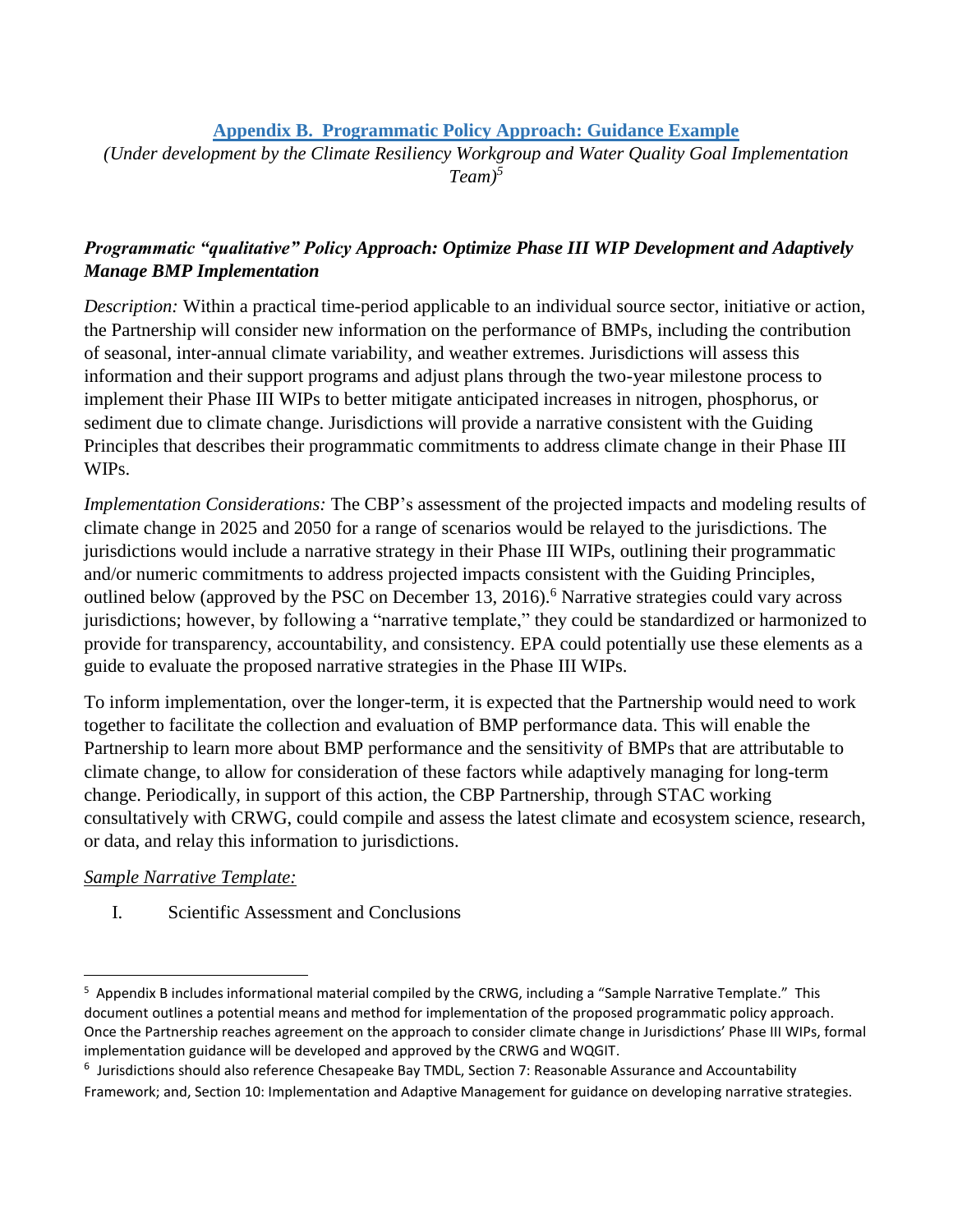- a) The CBP's assessment of the projected impacts and modeling results of climate change in 2025 and 2050 for a range of scenarios would be relayed to the jurisdictions. In response, jurisdictions should describe method(s) for gathering and assessing additional scientific data and information. This element allows for flexibility in jurisdictions' approaches to addressing climate change, and can incorporate local knowledge and information where quantitative data may be lacking.
- b) Identify conclusions based on scientific assessments.
- c) Address how the scientific conclusions guided their programmatic and/or numeric commitments. Jurisdictions should use local expertise and knowledge along with the latest climate information and science to inform their programmatic and/or numeric commitments.
- II. Programmatic and/or Numeric Commitments
- a) Outline programmatic and/or numeric commitments to address projected impacts consistent with the Climate Resiliency Guiding Principles. Commitments may vary across jurisdictions but could include activities such as undertaking demonstration projects; prioritizing implementation of climate-resilient BMPs; approaches for assessing vulnerability of planned BMPs; or enhancing plans, policies, regulations or on-the-ground efforts to address impacts, etc. Jurisdictions could also pursue BMPs with clear co-benefits and climate change-related positive impacts (e.g., habitat restoration and flood control).
- III: Phase III WIP Development: Planning and Scoping<sup>7</sup>
- a) Describe the process used to guide Phase III WIP development, in accordance with the approved Climate Resiliency Guiding Principles for WIP Development:

1. *Capitalize on "Co-Benefits"* – maximize BMP selection to increase climate or coastal resiliency, soil health, flood attenuation, habitat restoration, carbon sequestration, or socioeconomic and quality of life benefits.

2. *Account for and integrate planning and consideration of existing stressors* – consider existing stressors such as future increase in the amount of paved or impervious area, future population growth, and land-use change in establishing reduction targets or selection/prioritizing BMPs.

3. *Align with existing climate resiliency plans and strategies* – align with implementation of existing greenhouse gas reduction strategies; coastal/climate adaptation strategies; hazard mitigation plans; floodplain management programs; fisheries/habitat restoration programs, etc.

4. *Manage for risk* and p*lan for uncertainty* – employ iterative risk management and develop robust and flexible implementation plans to achieve and maintain the established water quality standards in changing, often difficult-to-predict conditions.

5. *Engage Local Agencies and Leaders* – work cooperatively with agencies, elected officials, and staff at the local level to provide the best available data on local impacts from climate change and facilitate the modification of existing WIPs to account for these impacts.

IV. Phase III WIP Implementation: BMP Evaluation Process<sup>8</sup>

 $\overline{\phantom{a}}$ 7 See Johnson, Z. et. al. In-Press. *[STAC Workshop Report: Monitoring and Assessing Impacts of Changes in Weather Patterns](http://www.chesapeake.org/stac/workshop.php?activity_id=280)  [and Extreme Events on BMP Siting and Design.](http://www.chesapeake.org/stac/workshop.php?activity_id=280)* (in press) for more information and guidance on implementation.

<sup>8</sup> See Johnson, Z. et. al. In-Press. *[STAC Workshop Report: Monitoring and Assessing Impacts of Changes in Weather Patterns](http://www.chesapeake.org/stac/workshop.php?activity_id=280)  [and Extreme Events on BMP Siting and Design.](http://www.chesapeake.org/stac/workshop.php?activity_id=280)* (in press) for more information and guidance on implementation.